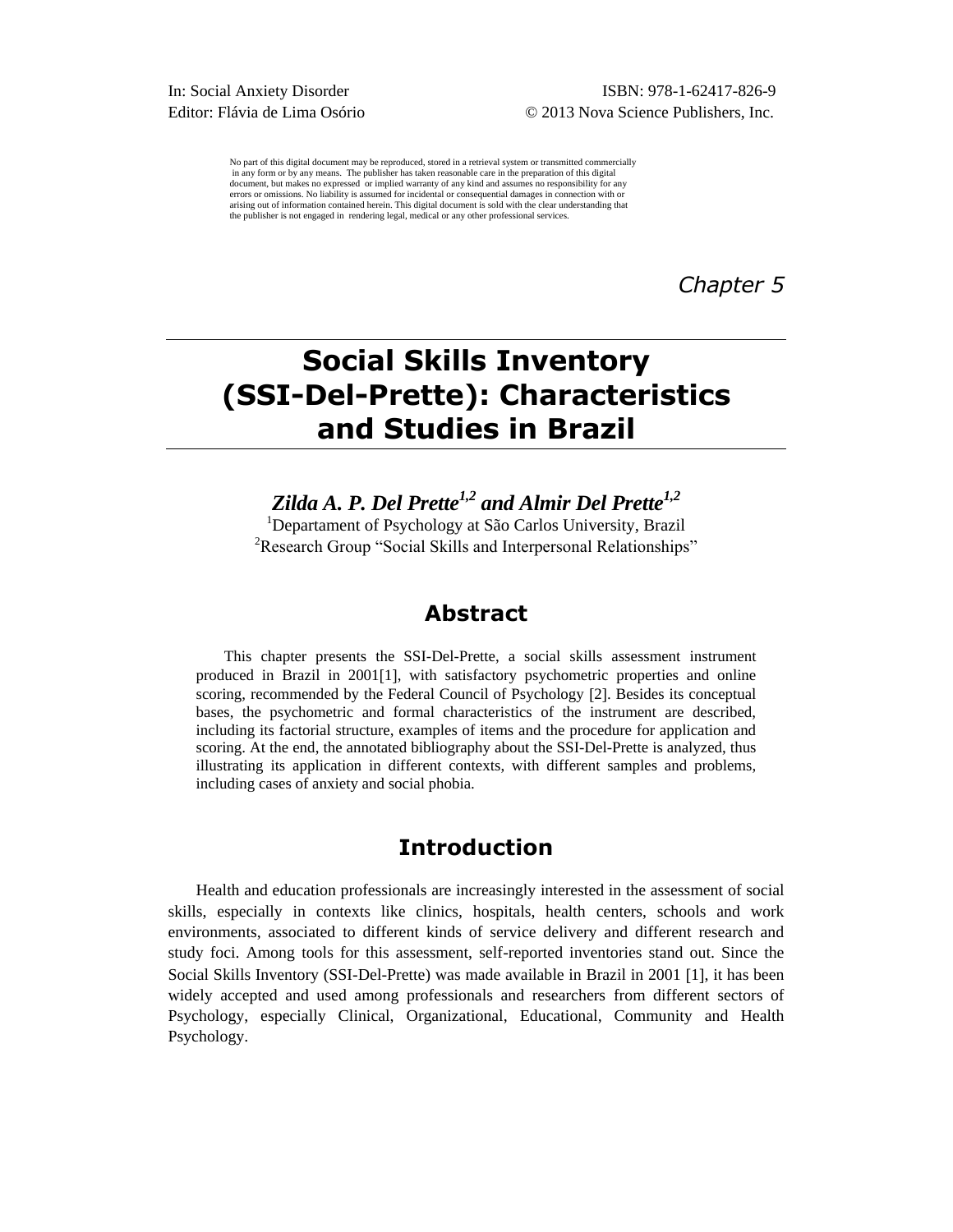In general, this acceptance comes with the acknowledgement that a good social skills repertoire illustrates the quality of interpersonal relations, which contributes to health, personal satisfaction, professional accomplishment and quality of life. According to a summary of literature in this field [3-8], socially competent professionals present more productive, satisfactory and long-lasting personal and professional relations, besides better physical and mental health; on the other hand, problems in the social skills repertoire tend to be associated with difficulties and conflicts in interpersonal relations, a worse quality of life and different types of psychological disorders.

Within a positive perspective, what initially motivated the construction of the SSI-Del-Prette was concern with the social skills of young adults, especially college students. Competent interpersonal relations are increasingly demanded from this population segment, due to the functions and roles they are expected to assume in society, and due to their more immediate access to the new knowledge guiding these functions. Until recently, human resource management at work valued almost solely technical competences, to the detriment of social competency in professional interactions (despite some exceptions in sales, reception, advocacy and teaching activities). The new organizational paradigms that direct the restructuring of productive activities[9] have been changing this picture, valuing the interpersonal dimension of work. To deal with the demands this context poses, new interpersonal skills are required, including management, group coordination, team leadership, management of stress and interpersonal or intergroup conflicts, problem solving, decisionmaking, creativity, talking in public and so on. All of these aspects are also related to further concerns with interpersonal relations as a factor of health and quality of life in the corporate context.

When considering difficulties and psychological disorders, studies on the negative effects of low social competency levels show [5] that "it can represent: (a) symptom of psychological disorders; (b) part of the effects of different disorders; (c) signs of alert to possible problems in further development cycles". Among these disorders, the following have been mentioned: juvenile delinquency, school maladjustment, suicide and marital problems, besides clinical syndromes like depression, social panic and schizophrenia<sup>[10-12]</sup>. Some authors, like Argyle 10 assume that mental disorders mainly involve communication and interpersonal relationship problems, although it is not affirmed that deficient social skills cause or are caused by these problems.

This chapter presents the SSI-Del-Prette, starting with its baseline constructs, its content and functionality characteristics and its psychometric properties. Then, the past and ongoing studies in Brazil using the SSI-Del-Prette are briefly analyzed. Its main characteristics and applications as a psychological research and practice resource are discussed, highlighting Brazilian social phobia studies.

#### 1. Conceptual Base and Social Skills Assessment

The conceptual bases for the SSI-Del-Prette remit to the field of Social Skills and Social Skills Training. As the authors expressed in different publications [3-8], the main constructs in this field and, thus, underlying the SSI-Del-Prette too, are social performance, social skills and social competency. Theye are summarized next.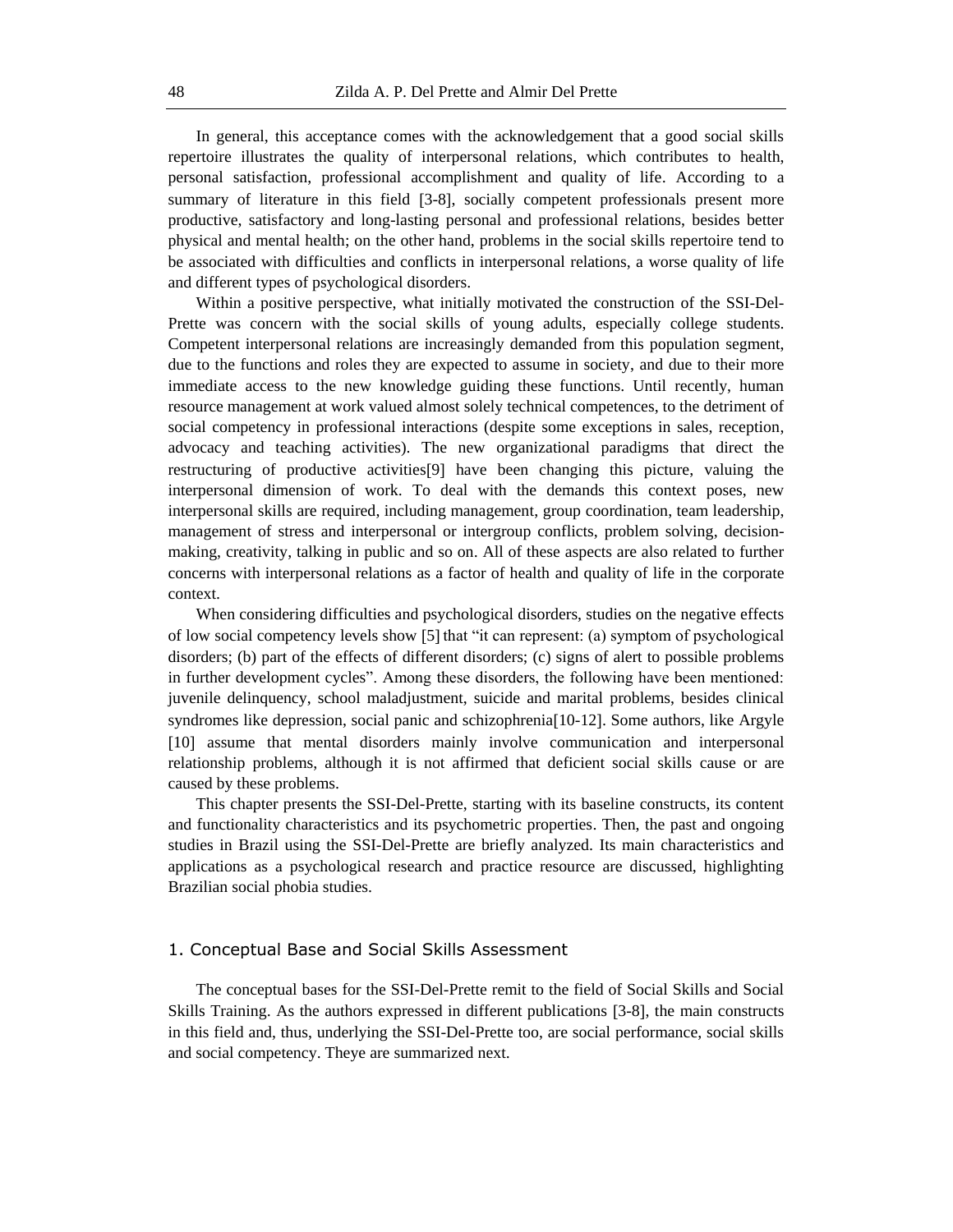Any behavior or sequence of behaviors that occurs in a social situation is considered as social performance, which can be characterized as socially competent or not.

Social competency is an evaluative attribute of this performance, which depends on its functionality and coherence with the individual's thoughts and feelings. Social skills (SS) are those classes of behaviors that exist in the individual's repertoire and contribute to socially competent performance.

A person often has the skills within his/her repertoire, but does not use them in different situations for different reasons, including anxiety, mistaken beliefs and difficulty to read signs in the environment. As indicated earlier  $[4]$ , p. 31:

"In the dynamics of interactions, social skills are part of the components of acompetent social performance. Thus, social competency qualifies the proficiency of this performance and refers to the individual's capacity to organize thoughts, feelings and actions in function of his/her goals and values, articulating them with the environment's immediate and mediate demands".

Attributing social competency to a performance involves a set of criteria that have been acknowledged in the literature $[3,13-16]$ : (a) Achievement of objectives in an interpersonal situation; (b) Maintenance or improvement of the relation with the interlocutor; (c) Maintenance or improvement of self-esteem; (d) Respect for and defense of basic human rights; (e) Search for power balance in interpersonal exchanges.

A highly elaborated repertoire of social skills means the presence of different classes of behaviors that have been referred in literature and addressed in training programs in the area. Del Prette and Del Prette [4] presented a proposal to organize the main classes and subclasses of social skills, defining each one as a guide for the assessment and the promotion of social competency. The main classes and subclasses proposed include:

- *SS of communication:* asking and answering questions, requesting feedback; gratifying/praising; giving feedback, starting, maintaining and ending conversations;
- *SS of civility:* saying *please,* thanking, introducing oneself, greeting, saying goodbye;
- *Assertive SS, right and citizenship:* manifesting one's opinion, agreeing, disagreeing, asking, accepting and refusing requests, apologizing, admitting errors, interacting with authority, establishing affective and/or sexual relationships, ending a relation, expressing anger/unpleasantness, requesting behavioral changes and dealing with criticism;
- *Empathetic SS***:** paraphrasing, reflecting feelings, expressing support;
- *SS of work:* coordinating groups, talking in public, solving problems, making decisions, mediating conflicts and educative social skills;
- *SS to express positive feelings:* making friends, expressing solidarity, cultivating love.

Some important additional aspects in the analysis of social skills and social competency should be taken into account. These aspects are summarized next, based on publications above mentioned: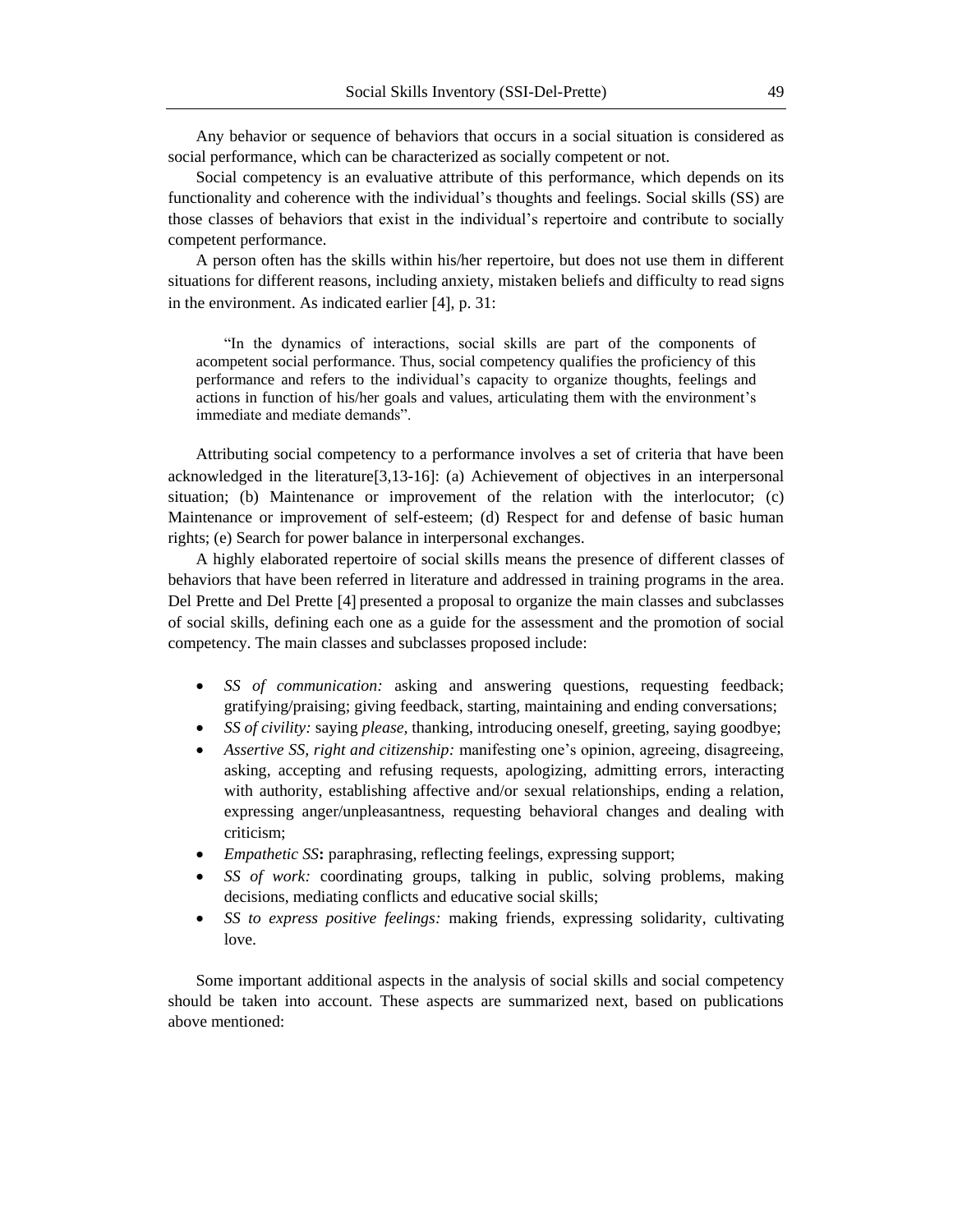- Social skills are situational, i.e. a person can be highly competent in one situation, but not in another. The behaviors that contribute to social competency in one situation may even be counterproductive in another. Therefore, in order to understand the psychosocial functioning and to reach a functional diagnosis that can inform possible interventions, it is important to identify the social skills the individual presents as more generalized resources and his/her skills that appear as deficient in specific situations or in a more generalized form.
- Social skills are culturally determined, i.e. the behaviors that contribute to social competency depend on cultural values and standards, although one can (and should) acknowledge that some values and rights (to life, to dignity and equality among human beings) are cross-cultural. In other words, it is culture that determines what standards of behaviors are approved, rejected or tolerated in interpersonal relations. These standards also generate expectations associated with personal characteristics (age, gender, education, health condition, social role, among others), i.e. the cultural context expects different levels of competence in function of these aspects.
- When a person or subgroup infringes on interpersonal rights, a demand is established to exercise assertiveness, whether in terms of defending rights or demanding more balanced relationships. The interlocutors may not accept the practice of assertiveness well at first but, in the medium and long term, the social group values and respects assertive people.
- Social skills are learned, commonly in an asystematic way, in relations with other people. This includes parents, the circle of friends, partner, colleagues as well as the media, all of which are important agents that promote (or restrict) the repertoire of social skills. When this acquisition does not happen naturally, however, social skills can be systematically taught, through therapeutic or preventive Social Skills Training Programs.
- The existence of an elaborated repertoire of social skills is a necessary but insufficient condition for socially competent performance. A set of personal factors (thoughts, feelings, personal values, attributions, beliefs, plans and targets) can facilitate or hamper social performance in different situations.
- Any social performance can be decomposed into smaller units and this analysis can be important to identify exactly what deficits exist and to intervene more precisely. To give an example, the ability to "deal with criticism" comprises smaller units, including: paying attention, agreeing or disagreeing, clarifying, asking or giving feedback, among others. Each of these units can also be analyzed in smaller components. To give an example, "listening attentively" includes a certain posture, visual contact and facial expression as components, which become molecular when this performance is examined.
- Assertiveness is one of the main subclasses of social skills and implies the exercise of one's own rights and the expression of any feeling, controlling anxiety and not infringing on other people's rights [17-19].
- Assertiveness and empathy are the most critical social skills in the field of social skills and are understood as complementary: while the former is mainly directed at one's own need, empathy basically refers to the other person's needs [20-21].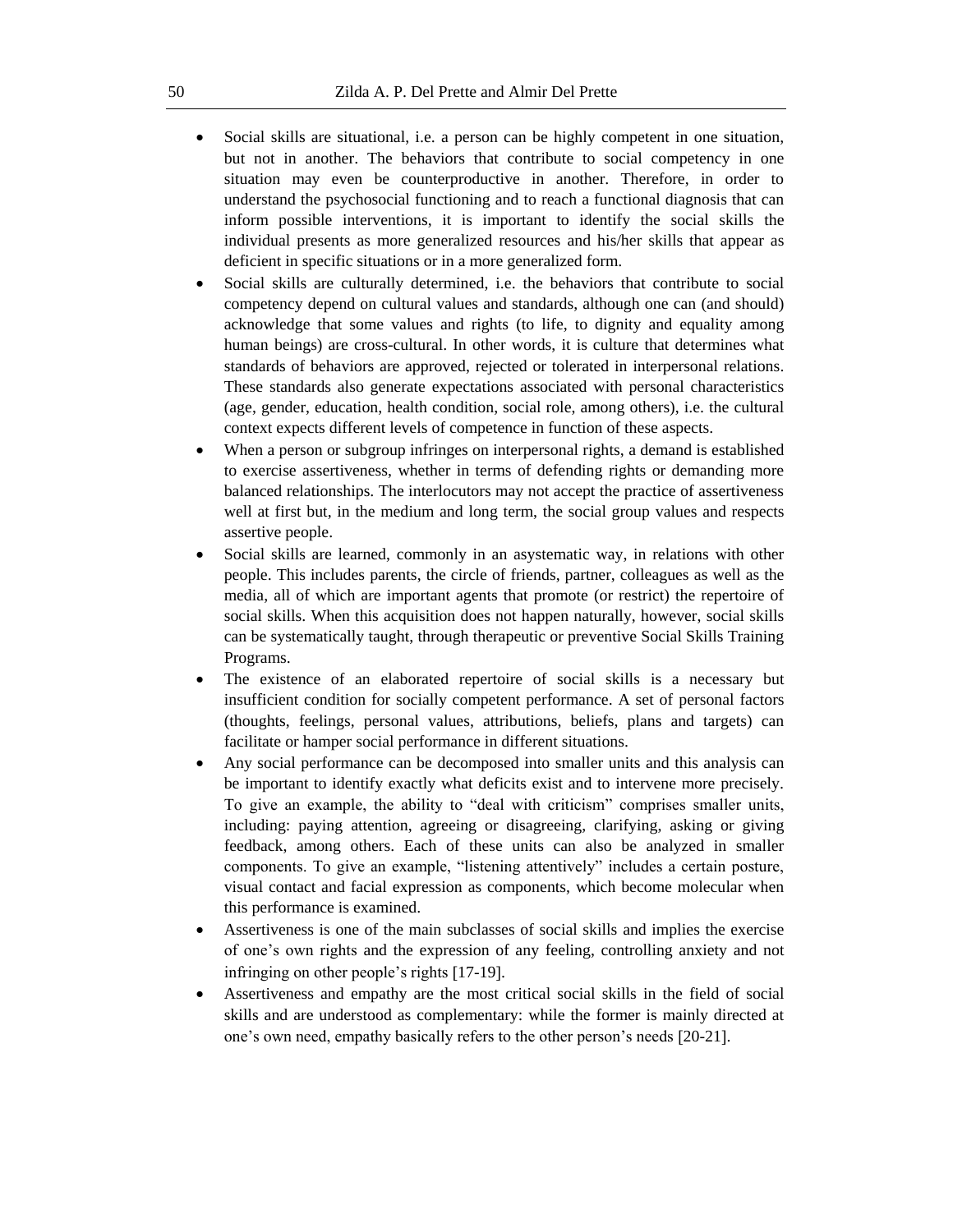In general, social skills assessment procedures are based on the application of selfreported inventories, interviews and observation in natural or structured situations. Given the multidimensional nature of the social skills concept and social competency criteria, many authors [3,15,16,22] have considered these procedures complementary. Therefore, a multimodal assessment of social skills and social competency is defended [23], i.e. an assessment based on different instruments, procedures and informants, so as to cover the multiple contexts of social performance as well.

In this type of assessment, self-report inventories have been widely used because of their simplicity and easy use, including possibilities to analyze the individual's results in relation to a normative sample, as well as intra-individual analyses among the different indicators the instrument produces.

#### 2. General Characteristics of the SSI-Del-Prette

The SSI-Del-Prette is a self-report instrument that assesses the repertoire of social skills required in a sample of daily interpersonal situations. It is easy to apply and to score, permitting an initial identification of social skills classes and subclasses that are characterized as deficient or as available resources in the respondent's repertoire.

Although initially validated in the college population (18 to 25 years), the SSI-Del-Prette has been used to assess the social performance of adults with secondary and higher education degrees, adolescents and college-preparatory students.

The results of the SSI-Del-Prette permit characterizing social skills deficits and resources and, based on these aspects, planning and monitoring (therapeutic or educational/preventive) intervention programs.

The SSI-Del-Prette items were elaborated based on an analysis of literature about the situations and demands covered in the social skills concept [24] and previous empirical studies among college students [25-27]. These items describe social situations in different contexts (work, leisure, family), with different types of interlocutors (colleagues, relatives, superiors) and with demands for a range of skills (talking in public, expressing positive and negative feelings, requesting a behavioral change, maintaining and ending a conversation, coping with criticism etc.).

The SSI-Del-Prette consists of a set of materials that include a manual, the application booklet and the response, scoring and interpretation forms. In addition, the editor offers a website that permits online computerized scoring, which facilitated use by professionals and researchers in the area. The manual contains a synthesis of conceptual bases on social skills, the instrument's description, its psychometric properties, normative reference tables, studies underlying its construction and an analysis of its main applications.

The Application Booklet contains a title page with the instructions, followed by two pages with the 38 items. The items are situational-behavioral, that is, each item presents a situation (without highlights) and a possible action or reaction towards it (with highlights). The respondent is asked to estimate how frequently (s)he reacts as described in each item, considering the total number of times (s)he faced that situation.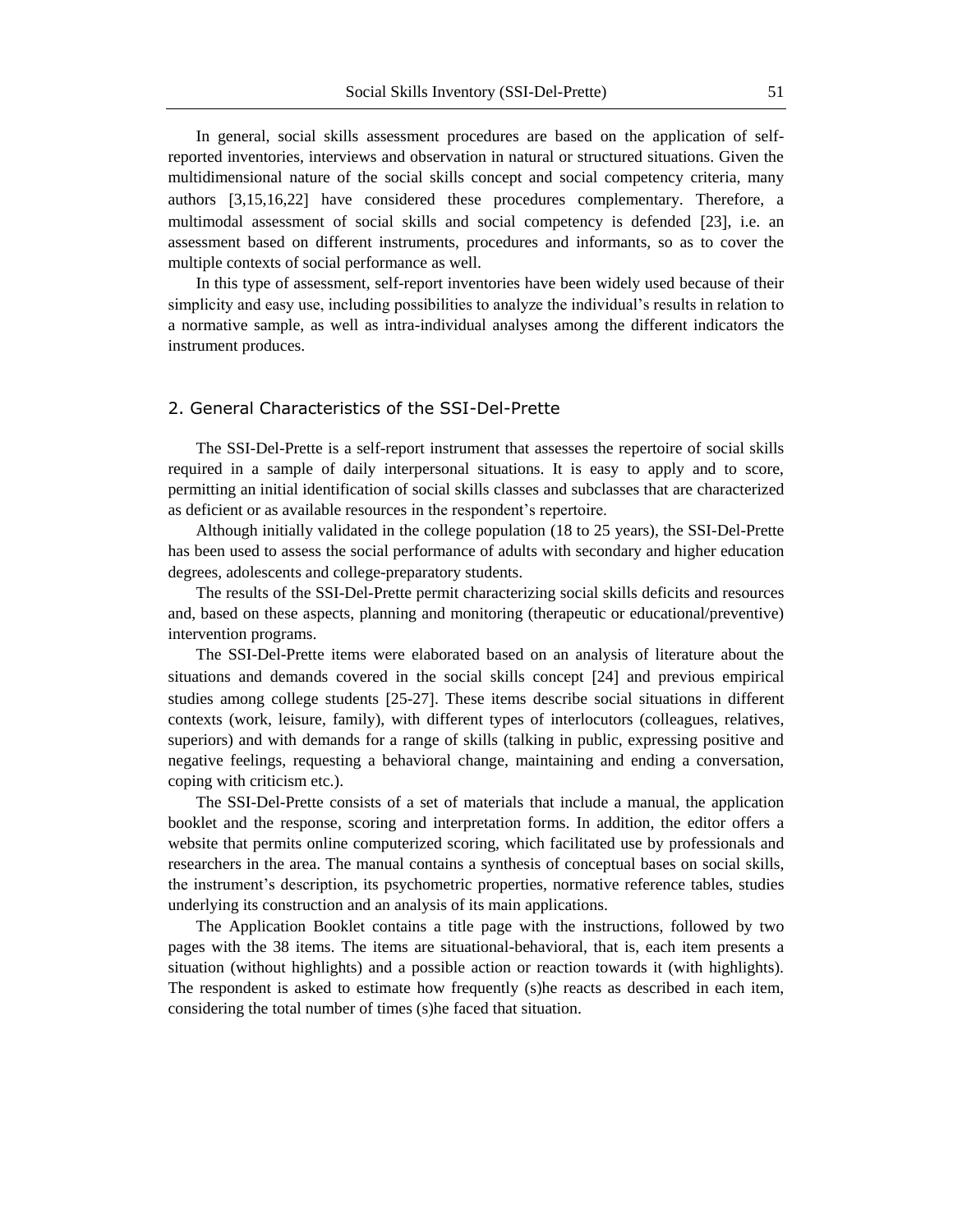Therefore, a five-point Likert scale is presented, ranging from *never or rarely* (for each 10 situations of this type, I react this way 2 times at most) to *always or almost always* (for every 10 situations of this type, I react this way 9 to 10 times).

In part of the items, reactions are presented that indicate social skills deficits, so that the item score is inverted when calculating the total score.

The respondent is asked to answer all questions and, in case (s)he has not gone through one of the instrument's situations, to imagine it and answer how frequently (s)he would behave as indicated in the situation.

To minimize the "social desirability" effect, almost inevitable in self-report instruments, 15 out of 38 items were formulated in the negative sense, that is, they suggested reaction indicates a lack of skill. That is the case, for example, for item 22: "*When asked by a colleague to include his name in a study done without his participation, I end up accepting despite thinking that I shouldn't".* In these 15 items, as opposed to the others, higher frequencies are considered indicators of deficits and lower frequencies are indicators of social skills resources.

To calculate the scores, these items are inverted in the scoring process. The SSI-Del-Prette is usually self-applied, i.e. the respondent writes down his/her answers on the Response Form, according to a given scale. The evaluator may also read the items and register the respondent oral answers to each item.

The tester should guarantee the respondent understood the instructions, reading them and emphasizing that there are no correct or incorrect answers, supervising the application and checking whether the instructions were understood and if all items are being correctly answered.

On average, the respondents take approximately 30 minutes to complete the SSI-Del-Prette and the application can be either individual or in group, provided that the necessary conditions are guaranteed, i.e. all respondents should understand the instructions, answers should be kept and respondents should remain silent and in a comfortable environment.

#### 3. Psychometric characteristics of the SSI-Del-Prette

Various psychometric studies 24,28-31 were developed in the construction process of the SSI-Del-Prette. Item analysis showed significant correlations between the item value and the total score and the discrimination indices were all positive. Internal consistency analysis produced a Cronbach's Alpha coefficient = 0.75 and factor coefficients ranged between 0.96 and 0.74, explaining 92.75% of total data variance.

A test-retest stability study showed a high and significant correlation between the two times  $(r=0.90; p=0.001)$ , and another study that tested concomitant validity with the Rathus Inventory also revealed a high and significant correlation between both instruments (r=0.79, p=0.01). Other data about the psychometric properties of the SSI-Del-Prette were included in the instrument manual [1].

Alpha factoring of the SSI-Del-Prette grouped the items into five factors, named and defined as shown in Table 1 with an example of item of each factor. These factors constitute classes of social skills, defined in behavioral-situational terms, that is, as behavioral classes that are required in certain situations.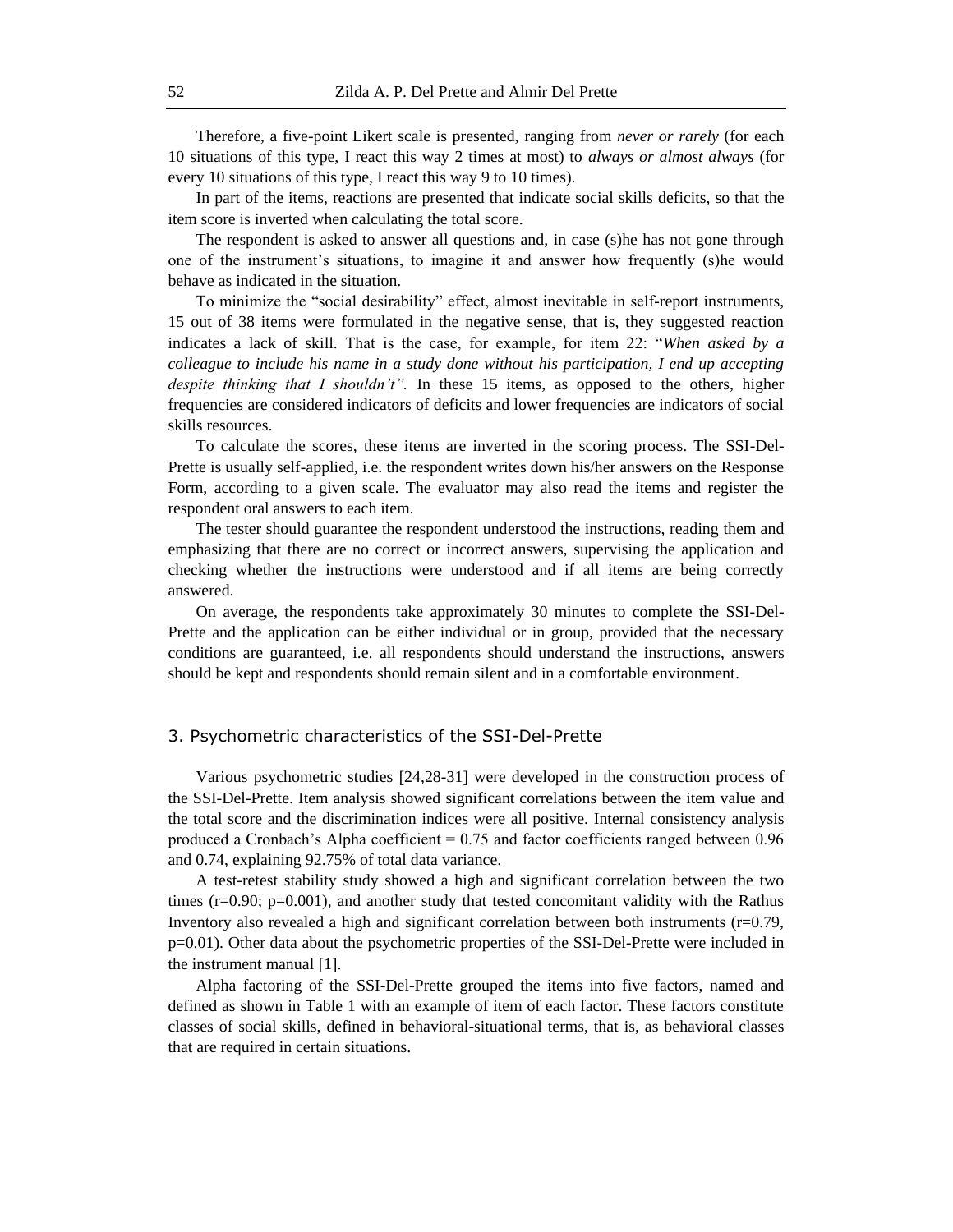The results of the SSI-Del-Prette include one general score and five scores corresponding to the factors. The analyses showed higher scores for men in F1 and F5, and for women in F3, besides differences in specific items. Therefore, the results, norm referenced in percentiles, are distinguished between the male and female gender.

| <b>FACTOR</b>                     | <b>DEFINITION</b>                              | <b>ITEM DESCRIPTION</b>                       |
|-----------------------------------|------------------------------------------------|-----------------------------------------------|
| $F1 - Coping$ and self-           | Skills to deal with interpersonal              | Introducing oneself to an unknown person;     |
| assertion with risk               | situations that demand the assertion and       | addressing a partner for sexual intercourse;  |
| Item 16-In a group of             | defense of rights and self-esteem,             | disagreeing from authority; disagreeing       |
| known people, if I do not         | entailing the risk of an undesirable           | from colleagues in group; charging debt       |
| agree with the majority, I        | reaction by the interlocutor (possibility of   | from friend; declaring loving feeling to      |
| verbally express my               | rejection, objection or opposition). In        | partner; dealing with unfair criticism;       |
| disagreement                      | other words, it is an indicator of             | returning defective product to store; keeping |
|                                   | assertiveness and control of anxiety.          | up conversation with strangers; asking        |
|                                   |                                                | question to acquaintances.                    |
| $F2 - Self-assertion$ in the      | Skills to express positive affect, i.e. to     | Praising relatives and other people;          |
| expression of positive            | deal with demands to express positive          | expressing positive feeling; acknowledging    |
| affect                            | affect and affirm self-esteem, which do        | compliments; defending another person in      |
| Item 35-If I am feeling           | not involve interpersonal risk or only         | group; participating in trivial conversation. |
| well (happy), I express this      | minimal risk of an unwanted reaction.          |                                               |
| to the people in my circle        |                                                |                                               |
| of friends.                       |                                                |                                               |
| F <sub>3</sub> – Conversation and | Skills to deal with neutral social             | Keeping up and ending conversation in         |
| social confidence                 | situations of approximation (in terms of       | face-to-face contact; ending a telephone      |
| Item 36-When I am with            | positive or negative affect), with minimal     | conversation; approaching people in           |
| an interesting person, I          | risk of an unwanted reaction, mainly           | position of authority; reacting to            |
| experience difficulty to          | demanding "social rote" in conversation        | compliments; asking a favor from              |
| keep up an interesting talk.      | and good knowledge of daily relationship       | colleagues; rejecting abusive requests.       |
|                                   | standards.                                     |                                               |
| F4 - Self-exposure to             | Skills of self-exposure to strangers or        | Public resentations or lectures to an         |
| unknown people and new            | new situations, basically including the        | unknown public; asking for favors; asking     |
| situations                        | approach of unknown people. It is              | questions to unknown people.                  |
| Item 23-I avoid asking            | partially similar to the previous factor,      |                                               |
| questions to unknown              | but entails a greater risk of the              |                                               |
| people.                           | interlocutor's unwanted reaction.              |                                               |
| $F5 - Self-control$               | Skills to self-control aggressiveness in       | Dealing with parents' criticism and with      |
| aggressiveness                    | aversive situations, i.e. the ability to react | offensive mockery or games and one item       |
| Item 18-When one of my            | to the interlocutor's aggression, jest, lack   | that is negatively correlated with the other  |
| relatives criticizes me for       | of control), with reasonable control of        | two: greeting strangers. Although important   |
| some reason, I react              | anger and aggressiveness. Does not mean        | for many interpersonal demands, this item     |
| aggressively.                     | that unpleasantness or anger is not            | was interpreted here as a characteristic -    |
|                                   | expressed, but this is done with some          | impulsiveness - that may be incompatible      |
|                                   | control over one's own negative feelings.      | with the calmness and self-control assessed   |
|                                   |                                                | in this factor.                               |

#### **Table 1. SSI-Del-Prette factorial structure, definition of each factor, and instances of social skills covered by each one, with an example of items**

### 4. Additional Studies Using and About the SSI-Del-Prette

After the initial psychometric studies (mentioned above, published between 1998 and 2000), the SSI-Del-Prette was referred to in different studies, most of them Brazilian and about ten percent foreign [31-37].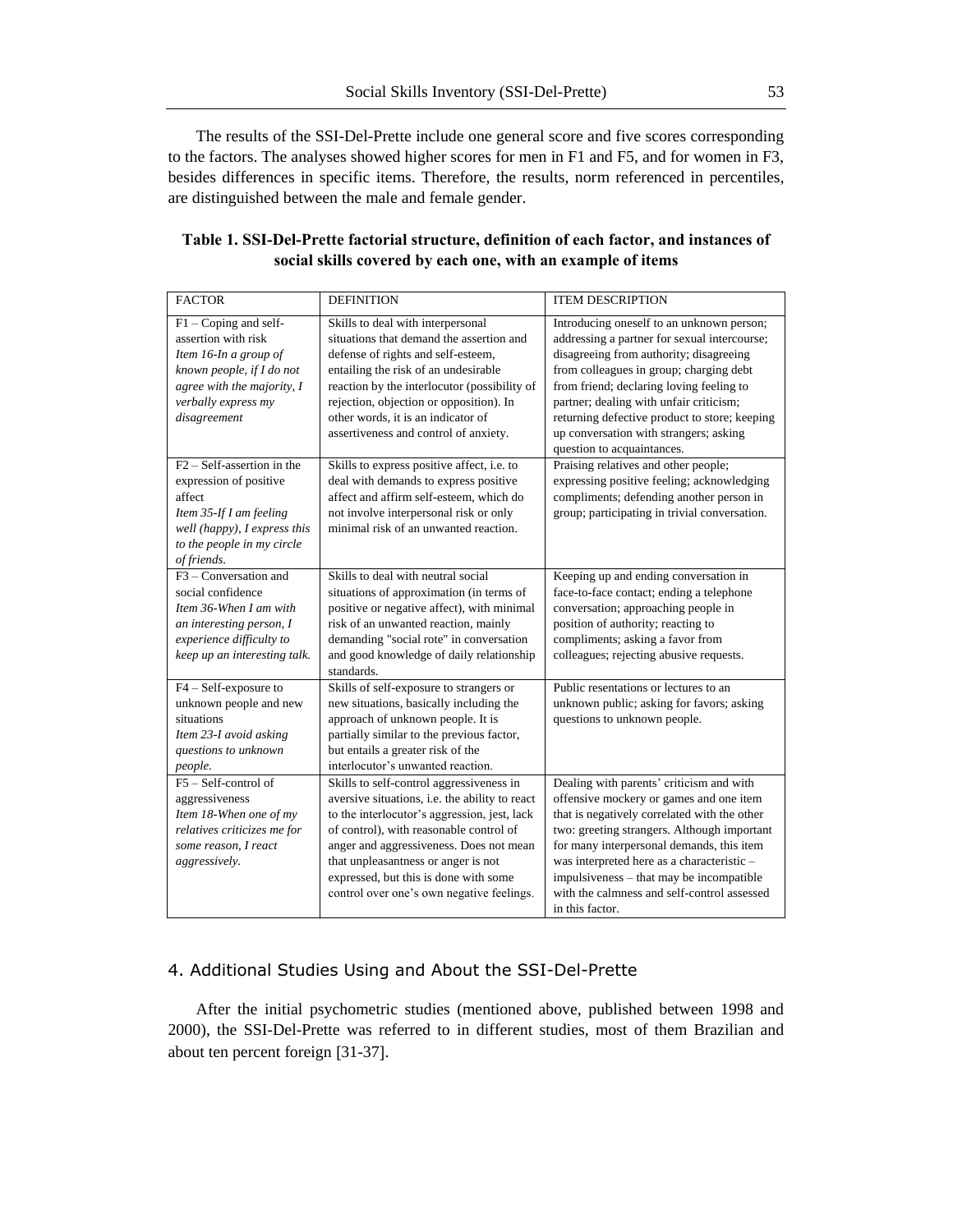

Figure 1. Distribution of studies in the SSI-Del-Prette annotated bibliography.

In Brazil, the SSI-Del-Prette annotated bibliography included 149 studies on April,  $2012<sup>1</sup>$ . The majority of the studies were papers published in journals (72%) and the remainder doctoral dissertations (10%), master's theses (23%) and book chapters (9%). The distribution of these studies along the time is illustrated in Figure 1.

The studies from 1998 to 2001, previous to the publication of SSI-Del-Prette, concerned to its psychometric properties.

Two years after its publication, it is registered a growing increment, with a mean of 14,1 studies per year and peaks in 2006, 2009 and 2010, up to 31 publications. The lower rates in 2011 and 2012 can be due to late publications that are yet to be registered, especially in the current year, as the survey was done in the first semester. Most of the studies that cited the SSI-Del-Prette used it as a data collection instrument (85%), and the remainder (15%) used the conceptual base of the manual or analyzed the instrument.

The studies that used the SSI-Del-Prette as an assessment instrument cover a wide range of themes, samples and problems. Three broad groups can be identified: studies aiming to correlate social skills with the sample's positive or neutral characteristics (30%); studies that relate social skills with physical or psychological problems (27%); and studies that aimed to assess the effectiveness of interventions (22%). Besides these main groups, some studies present concomitant validation with other instruments (3%).

In the first group, as a mere example of the range of themes investigated through the SSI-Del-Prette, studies can be cited that have analyzed the correlation between social skills and personality characteristics [38-39]; marital skills or satisfaction [40-41], parent-child relation [42-43], general conditions of health and wellbeing [44], quality of life in old age [45],

 $\overline{a}$ 

<sup>1</sup> The list is regularly updated and the full list is available at: http://www.rihs.ufscar.br/avaliacao-de-hs/ihs-delprette/citacoes-do-ihs-del-prette.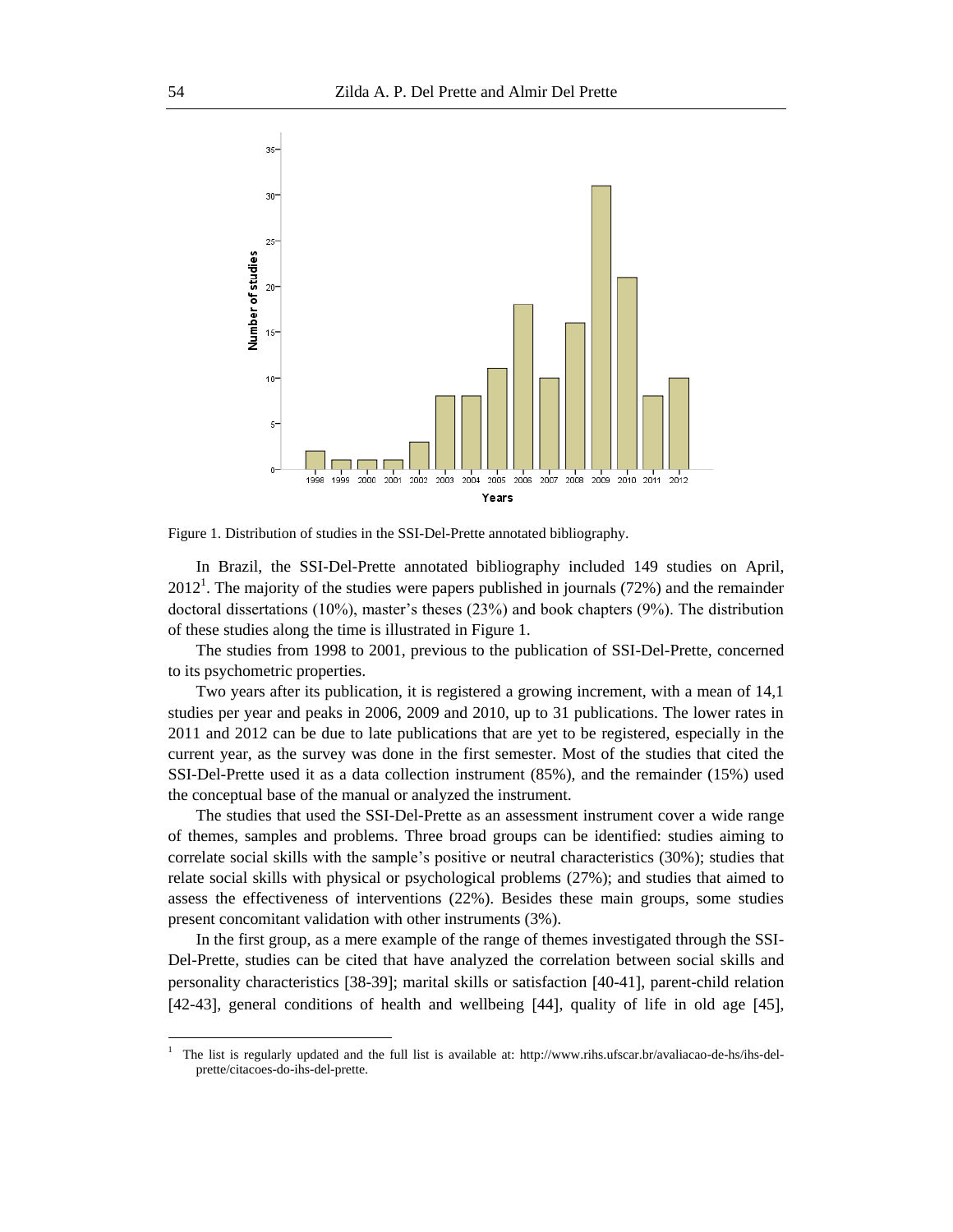professional practice 46. In this group, about eight percent of the studies involved college students [31,47-53], even few were intervention and/or experimental studies [30].

The second group contains studies that analyze the correlation between social skills and different physical and psychological disorders, including depression 54, physical impairment [55], children's behavioral problems [56], alcoholism, smoking and drug addiction  $[57-61]$ , obesity  $[32,62]$ , stress  $[63]$ , cancer  $[64]$ , visual impairment  $[65]$ , Asperger's syndrome [66], suicide [67] and Turner's syndrome [37].

Among the studies that have used the SSI-Del-Prette to measure the effectiveness of the intervention, generally social skills training programs, it can be mentioned those involving Psychology college students [31], fibromyalgia patients [68], parents [69-73], teachers [74] and other professionals [8,9,75]. Some more recent studies specifically focused on psychiatric and neurological disorders [36,76-78]. Various studies have used the SSI-Del-Prette for concomitant validation with other instruments, among which the following can be highlighted: the Marital Social Skills Inventory [79], the Parental Styles Inventory [80], the Self-Efficacy Inventory [81] and the Empathy Inventory [82]. Some other studies did not use the SSI-Del-Prette in data collection but referred to it [84-85].

# **Conclusion**

Some of the characteristics of the SSI-Del-Prette, which recommend its use by professionals as well as by researchers, include: (a) range of situations presented in the items, coherently with the social skills concept, grouped into general performance classes that are fundamental for satisfactory and successful relations; (b) very favorable psychometric characteristics; (c) easy use, including only 38 items and maximum time application of 30 minutes.

In the clinical and educational settings, the results produced through the use of the SSI-Del-Prette permit identifying deficient skills and the interpersonal resources that could guide objectives and intervention procedures 1,4,8. Given its psychometric properties, the SSI-Del-Prette can be used to assess the effects of social skills training programs, as previously done in above mentioned studies. In addition, it can also be used in interventions evaluation, based on the JT Method of clinical significance and reliable change analysis 86-88, as an alternative or complement to experimental designs, including the placebo type [89-90]. In organizational environments, the identification of skills sets or items that are more elaborated or deficient permits characterizing the respondent's profile, which can be particularly useful in staff selection, functional redistribution and human resource management in general.

Although foreign applications of the SSI-Del-Prette are more limited, at least two can be highlighted. The first is a cross-cultural study, involving Brazil, Spain and Mexico [32], and the second refers to its validation in Argentina, in a Spanish version [35], producing a similar factorial structure to the Brazilian' original and going through further improvement in new studies in that country.

The format and contents of the SSI-Del-Prette items have been used to support the construction of other social skills assessment instruments. In Brazil, it inspired the Marital Social Skills Inventory [79] and the Social Skills Inventory for Adolescents [91]. More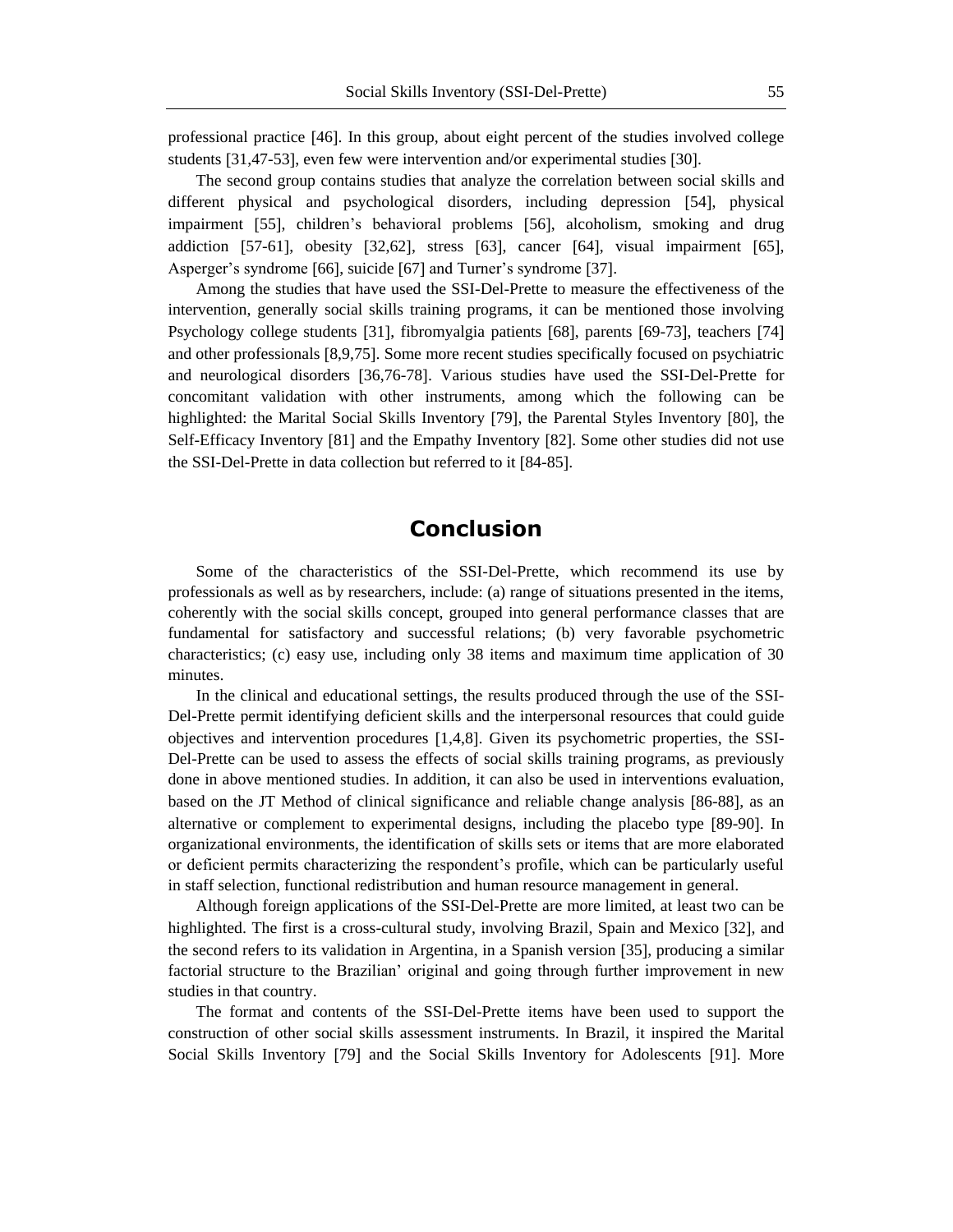recently, it was adapted to the elderly population, which demanded adjustments in the item contents 54, with ongoing psychometric studies. A checklist version was also elaborated to assess professional social skills 92. Another important ongoing development is the construction of a specific social skills inventory for coping skills to maintain abstinence from alcohol and crack [93].

Based on the set of previous studies using the SSI-Del-Prette in Brazil, a list of established relations can be elaborated between the social skills repertoire and its positive impact on quality of life, health, wellbeing factors etc. At the same time, they ascertain the negative impact of deficits in this area and different physical and psychological disorders or problems, including stress, depression and anxiety. In addition, these studies reinforce premises like gender differences and the impact of the culture or subculture on the social skills standards that are valued, tolerated or rejected in different human development contexts and moments 7-9. Some relations, on the other hand, have not been well established yet, demanding further research.

Specifically with regard to social phobia, the review by Angélico et al. [94] should be highlighted, who located only 16 papers in general literature, ten of which characterized the social repertoire and six assessed therapeutic interventions. According to that review, the characterization studies appointed social skills deficits associated with social phobia what indicated the need for interventions in that area, thus confirming previous study also using SSI-Del-Prette [95]. Among intervention studies, they identified the need for stricter assessment and effect control designs, with a view to enhancing the generalization of results and to clarify the possible mediating role of anxiety in this process. In a psychometric study 96, a highly significant relation was observed between the social skills repertoire of college students, assessed through the Social Skills Inventory (SSI-Del-Prette) [97], and the screening criteria of diagnostic indicators for SAD, detected using the Social Phobia Inventory (SPIN). These studies [97,98] showed that the case and non-case groups of SAD, clinically and systematically assessed, were significantly different on most items that indicated the ability to talk in public in the Social Skills Inventory (SSI-Del-Prette). They also differed concerning the general score for this skill. Therefore, the social phobia area outlines a social skills research focus in which there is a plenty of questions to be investigated. The SSI-Del-Prette can certainly represent an important tool for this purpose.

## **References**

- [1] Del Prette ZAP, Del Prette A. Inventário de Habilidades Sociais (IHS-Del-Prette): Manual de aplicação, apuração e interpretação. São Paulo: Casa do Psicólogo; 2001.
- [2] Conselho Federal de Psicologia. Sistema de Avaliação de Testes Psicológicos [Internet – atualizada em dezembro de 2011; acesso em maio de 2012]. Disponível em http://www2.pol.org.br/satepsi/sistema/admin.cfm.
- [3] Del Prette ZAP, Del Prette A. Psicologia das Habilidades Sociais: Terapia e Educação. Petrópolis: Vozes; 1999.
- [4] Del Prette A, Del Prette ZAP. Psicologia das relações interpessoais: Vivências para o trabalho em grupo. Petrópolis: Vozes; 2001.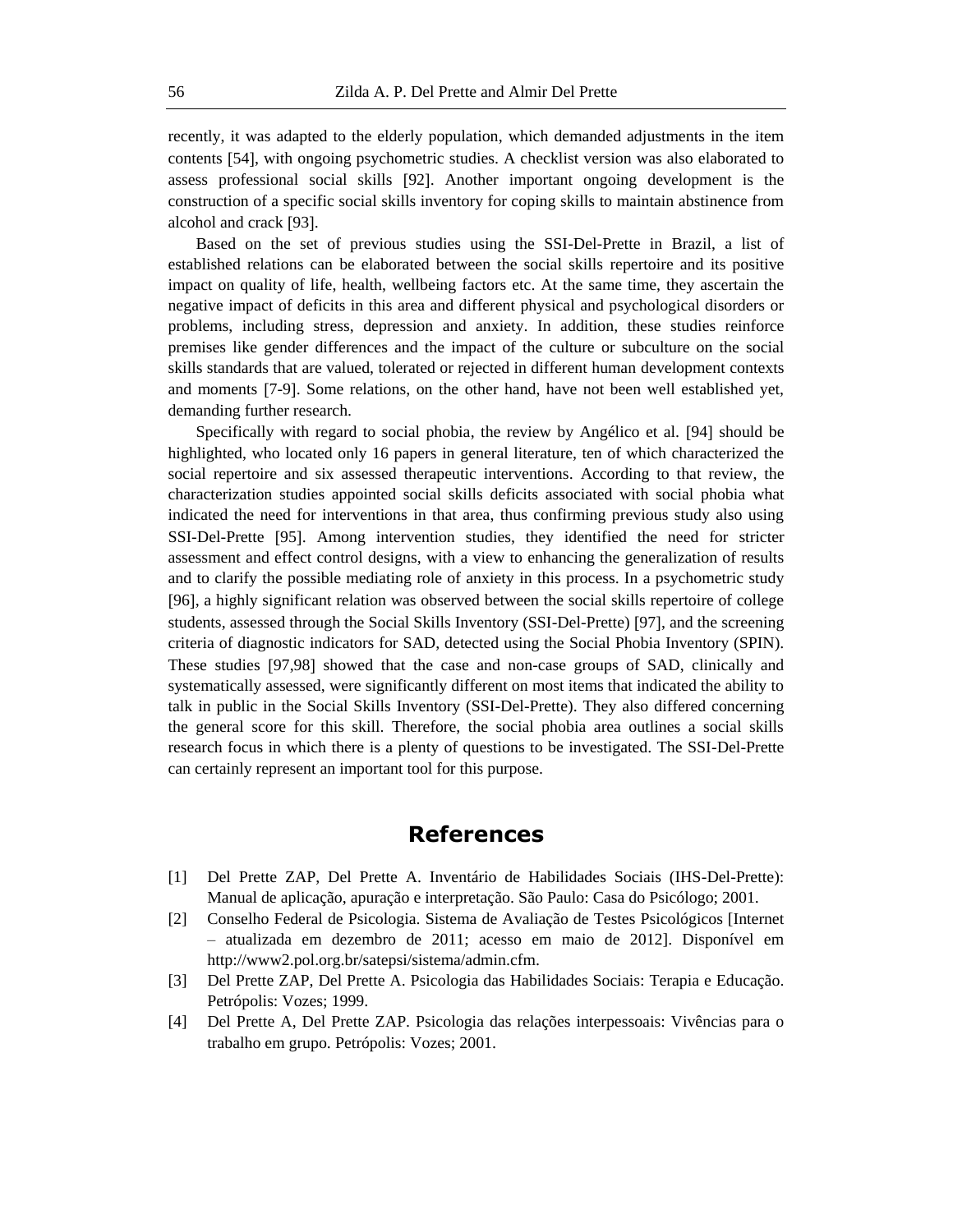- [5] Del Prette ZAP, Del Prette A. Psicologia das habilidades Sociais na Infância: Teoria e Prática. Petrópolis: Vozes; 2005.
- [6] Del Prette A, Del Prette ZAP. Psicologia das Habilidades Sociais: Diversidade teórica e suas implicações. Petrópolis: Vozes; 2009.
- [7] Del Prette ZAP, Del Prette A. Habilidades Sociais e análise do comportamento: Proximidade histórica e atualidades. *Perspectivas em Análise do Comportamento* 2010;*1*(2):38-49*.*
- [8] Del Prette A, Del Prette ZAP, organizadores. Habilidades Sociais: Programas efetivos em grupo. São Paulo: Casa do Psicólogo, 2011.
- [9] Del Prette ZAP, Del Prette A. No contexto da travessia para o ambiente de trabalho: treinamento de habilidades sociais com universitários. *Estud. Psicol.* 2003;8(3):413- 420.
- [10] Argyle M. Psicologia del comportamiento interpersonal. Madrid: Alianza Universidad; 1994.
- [11] Wallace CJ, Liberman RP. Social skills training for patients with schizophrenia: A controlled clinical trial. *Psych. Res*.. 1985;15:239-247.
- [12] Morrison RL, Bellack AS. Social functioning of schizophrenic patients: Clinical and research issues. *Schizophr Bull*. 1987;13(4);715-725.
- [13] Linehan, MM. Interpersonal effectiveness in assertive situations. In: Bleechman EE editor. Behavior modification with women; New York: Guilford Press; 1984. p. 143- 169.
- [14] Del Prette A. Treinamento comportamental em grupo junto à população não clínica de baixa renda: Uma análise descritiva de procedimento [Dissertação]. Psicologia Clínica, Pontifícia Universidade Católica de Campinas, São Paulo; 1982.
- [15] Caballo VE. Manual de evaluación y entrenamiento en habilidades sociales. Madrid: Siglo Veintiuno, 1993.
- [16] Del Prette ZAP, Del Prette A. Habilidades sociais: Uma área em desenvolvimento. *Psicol. Reflex Crit*. 1996;9:287-309.
- [17] Alberti, RE Emmons, MI. Your perfect right: A guide to assertive living. San Luis Obispo: Impact Publishers; 1989.
- [18] Del Prette A, Del Prette ZAP. Assertividade, sistema de crenças e identidade social. *Psicologia em Revista. 2003;9(*3):125-136.
- [19] Hargie O, Saunders C, Dickson, D. Assertiveness. In: Social skills in interpersonal communication. 3rd ed. London: Routledge;1994. p. 268-290.
- [20] Falcone, EMO. Habilidades sociais: Para além da assertividade. In: Wielenska R organizadora. Sobre Comportamento e Cognição: questionamento e ampliando a teoria e as intervenções clínicas e em outros contextos. Santo André, SP: *ESETec;* 2000, p. 211-221.
- [21] Hidalgo CH, Abarca NM. Comunicación interpersonal: Programa de entrenamiento en habilidades sociales. Santiago do Chile: *Editorial Universitaria*; 1992.
- [22] Trower P. Adult social skills: State of the art and future directions. In: O'Donohue W, Krasner L editors. Handbook of psychological skills training: Clinical techniques and applications. New York: Allyn and Bacon; 1995, p.54-80.
- [23] Del Prette ZAP, Del Prette A. Habilidades sociais e dificuldades de aprendizagem: Teoria e pesquisa sob um enfoque multimodal. In: Del Prette A, Del Prette ZAP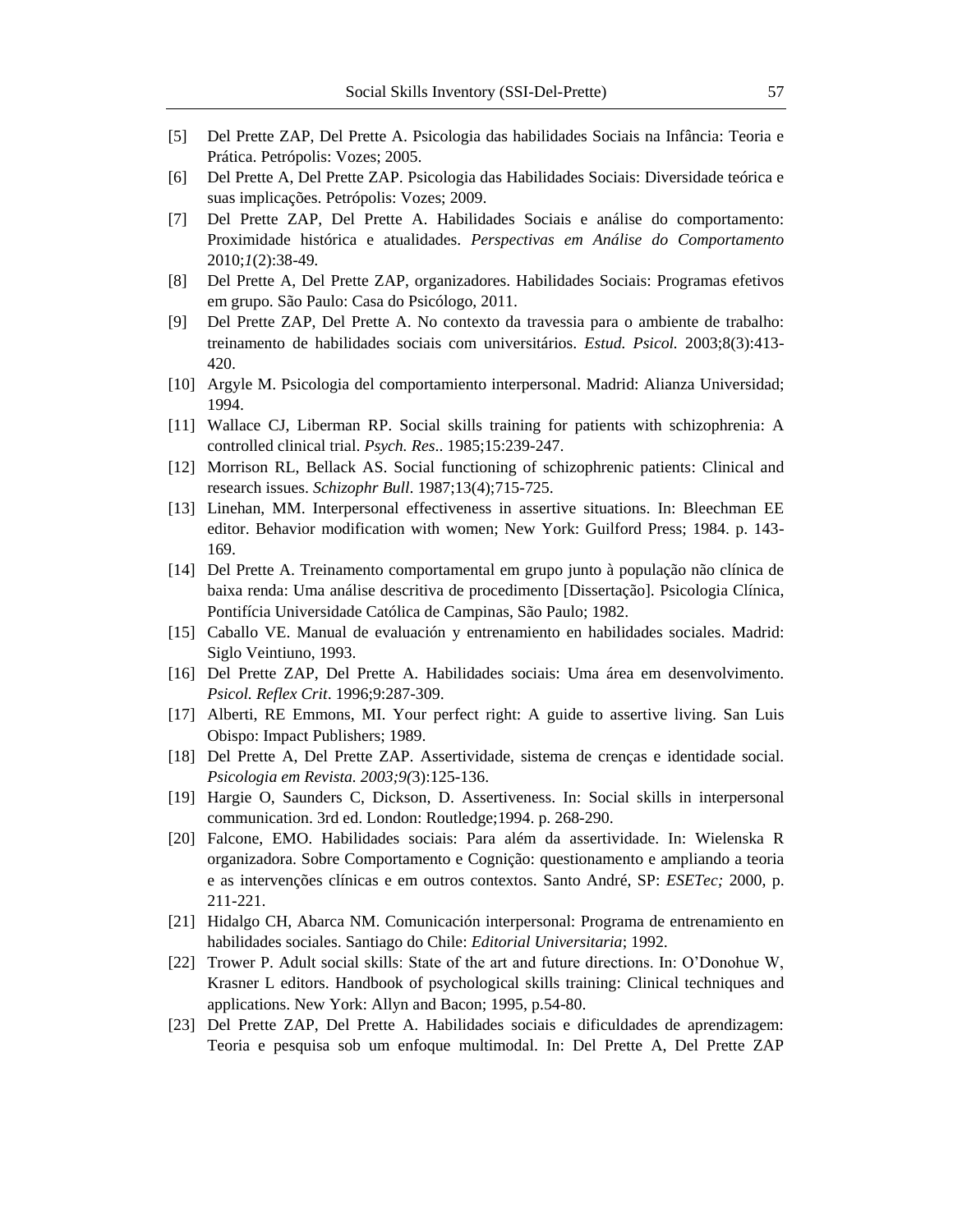organizadores. Habilidades Sociais, desenvolvimento e aprendizagem: Questões conceituais, avaliação e intervenção. Campinas: *Alínea;* 2003. p. 167-206.

- [24] Del Prette ZAP, Del Prette A, Barreto MCM. Análise de um inventário de habilidades sociais (IHS) em amostra de universitários. *Psic. Teor. e Pesq.* 1998; 14(3):219-228.
- [25] Del Prette ZAP, Del Prette A. Análise de repertório assertivo em estudantes de Psicologia. *Rev. Psicol*. 1983;1(1):15-24.
- [26] Del Prette ZAP, Del Prette A, Castelo Branco UV. Competência social: Um levantamento de situações críticas de interação para estudantes de psicologia. Anais do I Congresso Nacional de Psicologia Escolar: Psicólogo Escolar: *Identidade e Perspectivas* 1992. p. 384-387.
- [27] Del Prette ZAP, Del Prette A, Correia, MFB. Competência social: Um estudo comparativo entre alunos de Psicologia, Serviço Social e Engenharia Mecânica. Anais do I Congresso Nacional de Psicologia Escolar: Psicólogo Escolar: *Identidade e Perspectivas* 1992. P. 382-384.
- [28] Bandeira M, Costa MN, Del Prette ZAP, Del Prette A, Gerk-Carneiro E. Qualidades psicométricas do Inventário de Habilidades Sociais (IHS): Estudo sobre a estabilidade temporal e a validade concomitante. *Estud. Psicol.* 2000; 5(2):401-419.
- [29] Barreto, MCM, Del Prette ZAP, Del Prette A. Análise de itens e da estrutura fatorial de um inventário para avaliação de repertório de habilidades sociais. *Rev. Bras. Estat*. 1998; 59(212):7-24.
- [30] Barreto MCM, Pierre MRSR, Del Prette ZAP Del Prette A. Habilidades sociais entre jovens universitários: Um estudo comparativo. *Rev. Matem. Estat*. 2004; 22(1):31-42.
- [31] Del Prette A, Del Prette ZAP, Barreto MCM. Habilidades sociales en la formación del psicólogo: Análisis de un programa de intervención. *Psicol. Conductual* 1999;7(1):27- 47.
- [32] Del Prette ZAP, Del Prette A, Rios-Saldaña MR, Caballo VE, Bandeira M, et al. Un estudio transcultural com estudiantes de psicología: Habilidades sociales de brasileños, mexicanos y españoles. *Altern. Psicol.* [online].. 2004;IX(10):69-82.
- [33] Duchesne M, Falcone EMO, Freitas SR, D'Augustin JF, Marinho V, Appolinario J. Assessment of interpersonal skills in obese women with binge eating disorder. *J. Health Psychol*. 2012;17(4):online first.
- [34] Castilla, ME. Evaluation of social abilities in educational contexts: a challenge for students with communication difficulties. In: Book series: Advances in Learning and Behavioral Disabilities. United Kingdom: Emerald Group Publishing Limited; 2007. p. 241-263.
- [35] Oláz FO, Medrano L, Greco ME, Del Prette ZAP. Argentinean adaptation of the social skills inventory IHS-Del-Prette. *Span. J. Psychol*. 2009; 12(2):756-766.
- [36] Rocca CCA, Macedo-Soares MB, Gorenstein C, Tamada RS, Issler CK, Dias RS, et al. Social dysfunction in bipolar disorder: Pilot-study. *Aust*. *N Z J Psychiatry* 2008; 42(8):686-692.
- [37] Suzigan LZ, Paiva-e-Silva RB, Guerra-Junior G, Marini SHVL, Maciel-Guerra AT. Social skills in women with Turner Syndrome. *Scand. J. Psychol.* 2011;52(5):440-447.
- [38] Bueno JMH, Oliveira SMSS, Oliveira JCS. Um estudo correlacional entre habilidades sociais e traços de personalidade. *Psico-USF.* 2001;6(1):31-38.
- [39] Bartholomeu D, Nunes CHS, Machado AA. Traços de personalidade e habilidades sociais em universitários. Psico-USF. 2008; 13(1):41-50.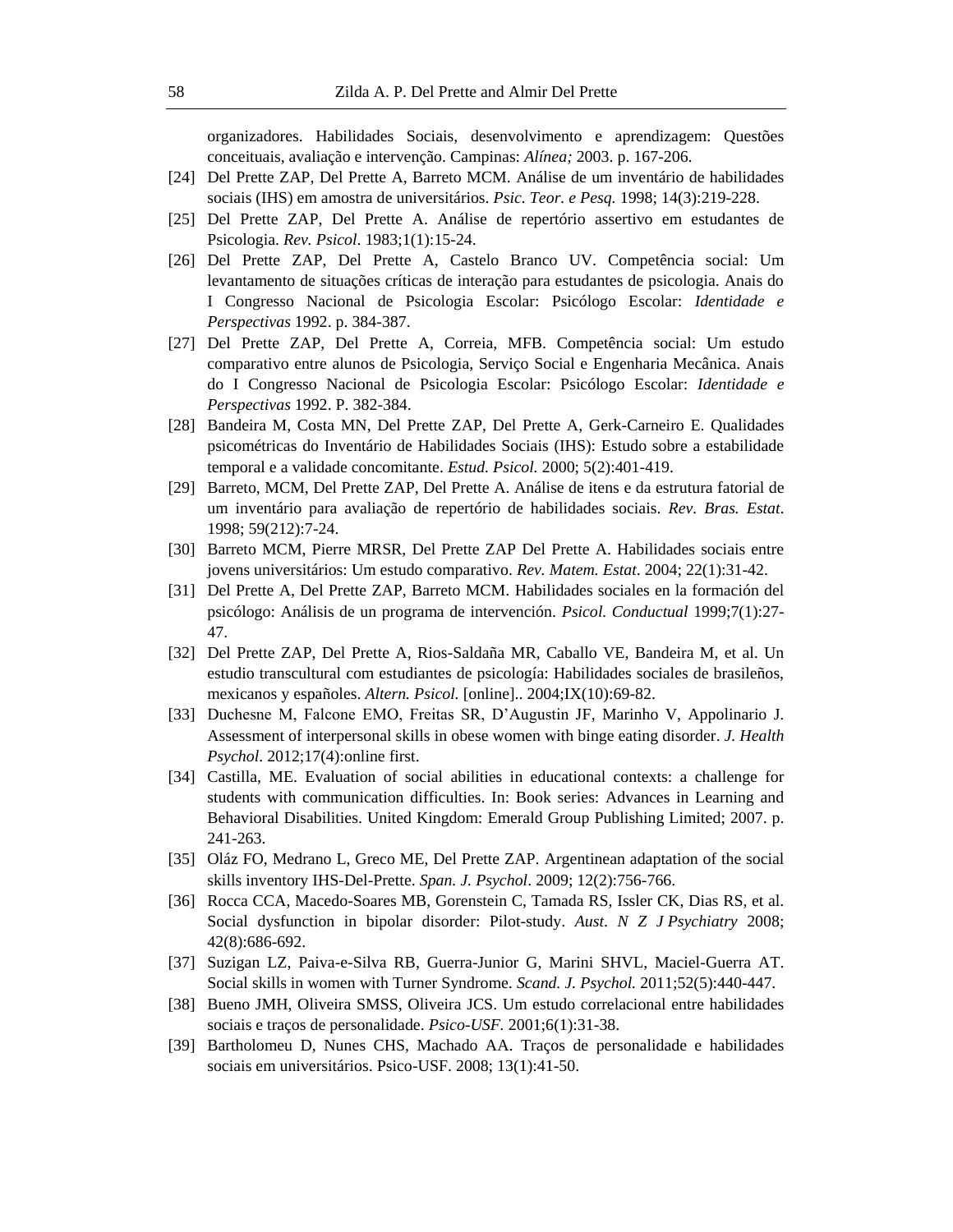- [40] Villa MB, Del Prette ZAP Del Prette A. Habilidades sociais conjugais e filiação religiosa: Um estudo descritivo. *Psicol. Estud.* 2007; 12(1):23-32.
- [41] Sardinha A, Falcone EMO, Ferreira, MC. As relações entre a satisfação conjugal e as habilidades sociais percebidas no cônjuge. *Psic. Teor e Pesq*. 2009;25(3):395-402.
- [42] Cia F, Pereira CS, Ruas TC, Del Prette ZAP, Del Prette A. Habilidades sociais parentais e relacionamento entre pais e filhos. *Psicol. Estud.* 2006;11(1):73-81.
- [43] Cia F, Pereira CS, Del Prette ZAP, Del Prette A. Habilidades sociais das mães e envolvimento com os filhos: Um estudo correlacional. *Estud. Psicol*. (Campinas) 2007;24(1):3-11.
- [44] Guilland R, Monteiro JK. Jovem em situação de desemprego: habilidades sociais e bem-estar psicológico. *Psicol. Teor. Prat*. 2010;12(3):149-163.
- [45] Carneiro RS. A relação entre habilidades sociais e qualidade de vida na terceira idade. *Rev. Bras. Ter. Cogn.* 2006;2(1):45-54.
- [46] Soares AB, Naiff LAM, Fonseca LB. Estudo comparativo de habilidades sociais e variáveis sociodemográficas de professores. *Psicol. Teor. Prat.* 2009;11(1):35-49.
- [47] Soares AB, Poube LN, Mello TVS. Habilidades sociais e adaptação acadêmica: Um estudo comparativo em instituições de ensino público e privado. *Aletheia.* 2009;29:27- 42.
- [48] Carrara K, Betetto MF. Formação ética para a cidadania: uma investigação de habilidades sociais medidas pelo inventário de habilidades sociais. *Estud. Psicol*. (Campinas) 2009;26(3):337-347.
- [49] Del Prette G, Del Prette ZAP, Meyer SB. Psicoterapia com crianças ou adultos: Expectativas e habilidades sociais de graduandos de psicologia. *Estud. Psicol*. 2007;24(3):305-314.
- [50] Ribeiro DC, Bolsoni-Silva AT. Potencialidades e dificuldades interpessoais de universitários: Estudo de caracterização. *Acta Comport* [online].. 2011;19(2):205-224.
- [51] Bolsoni-Silva AT, Loureiro SR, Rosa CF, De Oliveira MCFA. Caracterização das habilidades sociais de universitários. *Contextos Clínic* [online] 2010;3(1):62-75.
- [52] Bartholomeu D, Carvalho LF, Miguel FK, Machado AA. Aceitação e rejeição entre pares e habilidades sociais em universitários. *Estud. Psicol.* (Natal). 2011;16(2):155- 162.
- [53] Del Prette ZAP, Del Prette A., Barreto MCM, Bandeira M., Rios-Saldaña MR, Ulian ALAO et al. Habilidades sociais de estudantes de Psicologia: Um estudo multicêntrico. *Psicol. Reflex Crít*. 2004;17(3):341-350.
- [54] Carneiro RS, Falcone E, Clark C, Del Prette ZAP, Del Prette a. Qualidade de vida, apoio social e depressão em idosos: Relação com habilidades sociais. *Psicol. Reflex Crit.* 2007;20(2):229-237.
- [55] Pereira CS, Del Prette A, Del Prette ZAP. Habilidades sociais de trabalhadores com e sem deficiência física. *Psic. Teor. e Pesq*. 2009;25(3):339-346.
- [56] Silva ATB, Del Prette A, Oishi J. Habilidades sociais de pais e problemas de comportamento de filhos. *Argumento*. 2003;9:11-81.
- [57] Wagner MF, Oliveira MS. Estudo das habilidades sociais em adolescentes usuários de maconha. *Psicol. Estud*. 2009;14(1):101-110.
- [58] Wagner MF, Silva JG, Zanettelo LB, Oliveira MS. O uso da maconha associado ao déficit de habilidades sociais em adolescentes. *SMADM, Rev. Eletrônica Saúde Mental Álcool. Drog* [online]2010;6(2):255-273.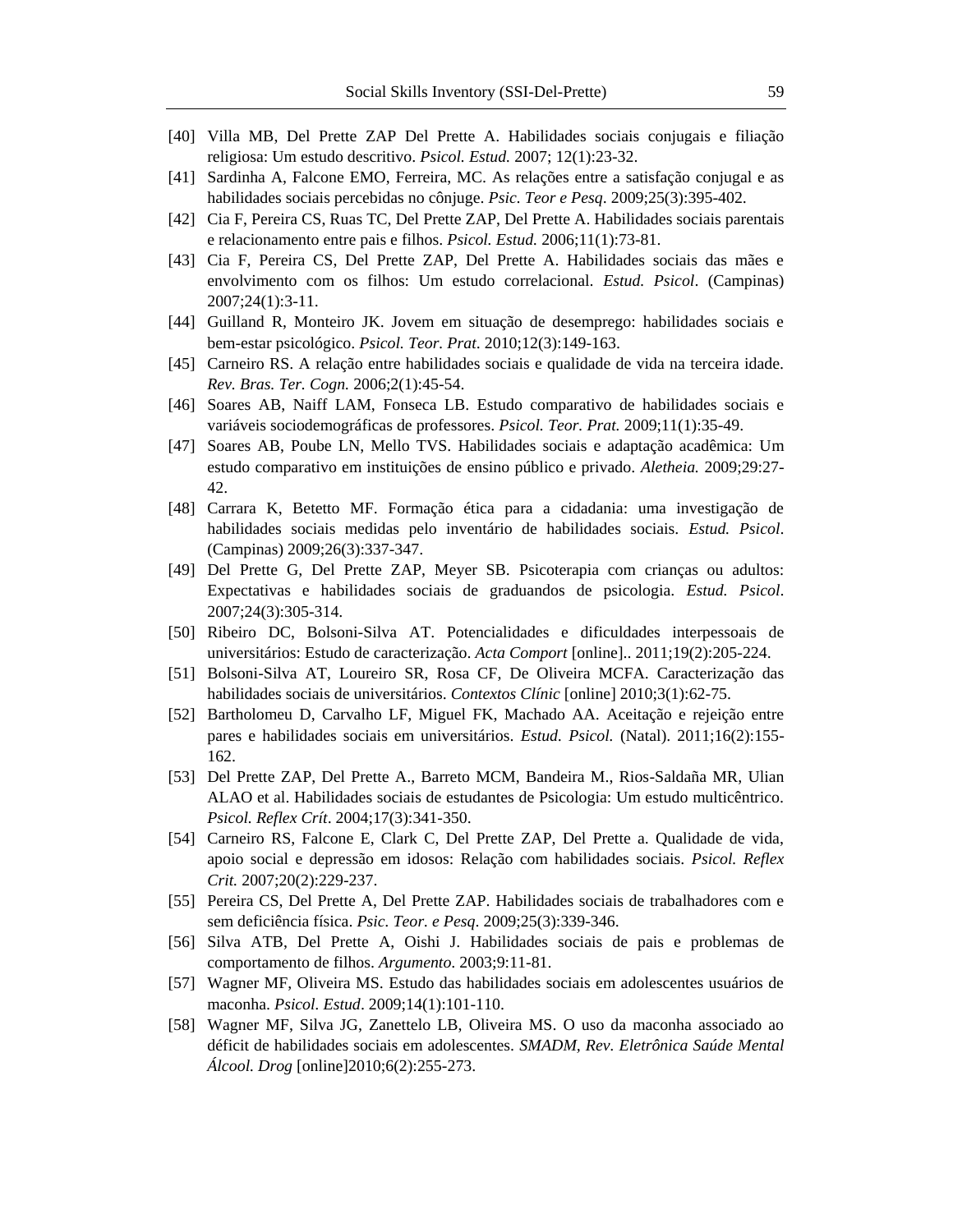- [59] Aliane P, Lourenço L, Ronzani T. Estudo comparativo das habilidades sociais de dependentes e não dependentes de álcool. *Psicol. Estud.* 2006;11(1):83-88.
- [60] Cunha SM, Carvalho JCN, Kolling NM, Silva CR, Kristensen CH. Habilidades sociais em alcoolistas: um estudo exploratório. *Rev. Bras. Ter. Cogn*. 2007;3(1):31-39.
- [61] Pinho VD, Oliva AD. Habilidades sociais em fumantes não fumantes e ex-fumantes. *Rev. Bras. Ter. Cogn*. 2007;3(2):0-0.
- [62] CorreiaSKB, Del Prette ZAP, Del Prette A. Habilidades sociais em mulheres obesas: Um estudo exploratório. *Psico-USF.* 2004;9(2):201-210.
- [63] Furtado ES, Falcone EMO, Clarck C. Avaliação do estresse e das habilidades sociais na experiência acadêmica de estudantes de medicina de uma universidade do Rio de Janeiro. *Interação.*2003;7(2):43-51.
- [64] Grun TB. Habilidades sociais em portadores de câncer de estômago. Estud Psicol. (Campinas) 2006;23(2):151-158.
- [65] Maia JMD, Cordeiro LF, Del Prette A. Habilidades sociais de pessoas com deficiência visual. *Rev. Bras. Ter. Cogn*. 2008;4(1):45-54.
- [66] Padovani CR, Assumpção Junior FB. Habilidades sociais na Síndrome de Asperger. *Bol. Acad. Paul. Psicol*. 2010;30:155-167.
- [67] Rocca CCA, Gerchmann L, Abreu LN, Lafer B. Lifetime history of suicide attempts is associated with poorer social skills in patients with bipolar disorder type I. *Rev. Bras. Psiquiatr*. 2010;32(2):200-201.
- [68] Penido MA, Fortes S, Rangé B. Um estudo investigando as habilidades sociais de pacientes fibromiálgicas. *Rev. Bras. Ter. Cogn*. 2005;1(2):75-86.
- [69] Bolsoni-Silva AT, Silveira FF, Marturano EM. Promovendo habilidades sociais educativas parentais na prevenção de problemas de comportamento. *Rev. Bras. Ter. Comport Cogn.* 2008;10(2):125-142.
- [70] Fernandes LFB, Luiz AMAG, Miyazaki MCOS, Marques Filho AB. Efeitos de um programa de orientação em grupo para cuidadores de crianças com transtornos psiquiátricos. *Estud. Psicol.* (Campinas). 2009;26(2):147-158.
- [71] Fernandes PT, Min LS, Ling LH, Correa C. Social Interaction Group (GIS): A strategy of empowerment for people with epilepsy. *J. Epilepsy Clin. Neurophysiol.* 2011;17(2):70-74
- [72] Freitas MG, Del Prette ZAP, Del Prette A. (2007). Melhorando habilidades sociais de crianças com deficiência visual: Um programa de intervenção para mães. *Rev. Benjamin Constant*. 2007;13(37):17-27.
- [73] Rocha MM, Villa MB, and Del Prette ZAP. Efeitos indiretos de um programa de habilidades sociais educativas sobre o desempenho social e escolar de crianças com TDAH no ambiente escolar. In: Villa, MB, Aguiar AAR, Del Prette, ZAP, organizadoras. Intervenções baseadas em evidências: aplicações do Método JT. São Carlos: EDUFSCar; no prelo 2012.
- [74] Vila EM, Del Prette A. Relato de um programa de treinamento de habilidades sociais com professores de crianças com dificuldades de aprendizagem. In: Souza SR, Haydu VB organizadores. Psicologia Comportamental Aplicada: Avaliação e intervenção nas áreas do esporte, clínica, saúde e educação. Londrina: *EDUEL*; 2009. p. 113-135.
- [75] Murta SG, Troccoli BT. Intervenções psicoeducativas para manejo de estresse ocupacional: um estudo comparativo. *Rev. Bras. Ter. Cogn*. 2009;11(1):25-42.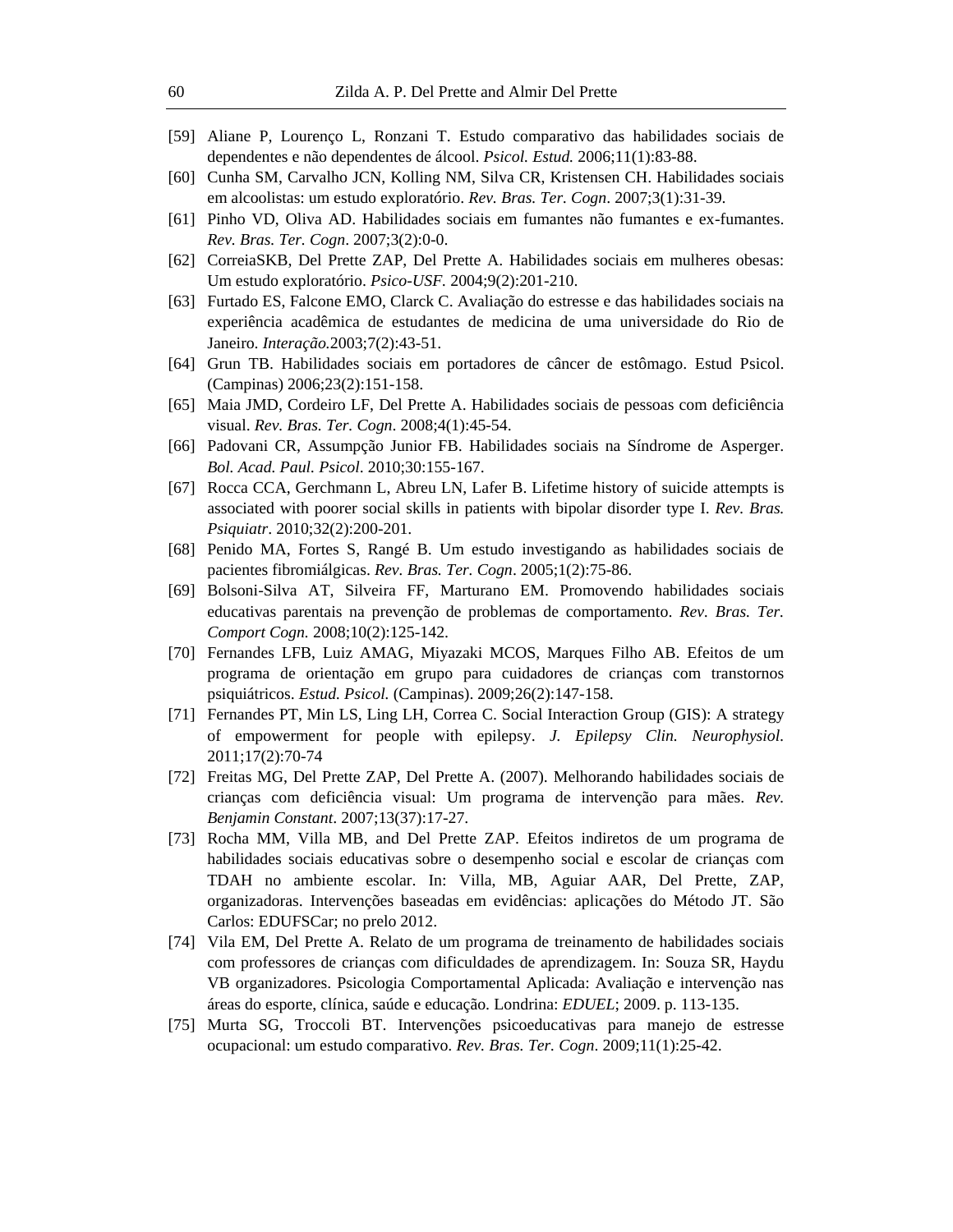- [76] Barreto TMCD, Zanin CR, Domingos NAM. Intervenção cognitivo-comportamental em transtorno explosivo intermitente: relato de caso. *Rev. Bras. Ter. Cogn*. 2009;5(1):62-76.
- [77] Costa NL, Calais SL. Esquizofrenia: intervenção em Instituição Pública de Saúde. *Psicol. USP.* 2010;21(1):183-198.
- [78] Scemes, S. Avaliação da aplicação do Inventário de Habilidades Sociais em pacientes com esquizofrenia. Dissertação [Dissertação de Mestrado]. Programa de Pós-Graduação em Psiquiatria. Faculdade de Medicina da Universidade de São Paulo; 2012.
- [79] Villa MB, Del Prette ZAP. Inventário de Habilidades Sociais Conjugais (IHSC-VillaDel-Prette): Manual de aplicação apuração e interpretação. São Paulo: *Casa do Psicólogo*, 2012.
- [80] Gomide PIC, Salvo CG, Pinheiro DPN, Sabbah GM. Correlação entre práticas educativas depressão estresse e habilidades sociais. *Psico-USF*. 2005;10(2):169-178.
- [81] Sá AP. Propriedades psicométricas de uma escala de auto-eficácia acadêmica e suas relações com desempenho estudantil e interação social. *Rev. Bras. Ter. Cogn*. 2006;2(2):61-72.
- [82] Falcone EMO, Ferreira MC, Luz RCM, Fernandes CS, Faria CA, D´Augustin JF et al. Inventário de Empatia (I.E.): Desenvolvimento e validação de uma medida brasileira. *Aval. Psicol.* [online].. 2008;7(3):321-334.9.
- [83] Lima TH. Inventário de Habilidades Sociais: Pioneirismo na avaliação clínica educacional e organizacional. *Aval. Psicol.* [online].2006;5(2):277-278.
- [84] Noronha AP, Primi R, Alchieri JC. Parâmetros psicométricos: uma análise dos testes psicológicos comercializados no Brasil. *Psicol. Ciênc Prof*. 2004;24(4):88-99.
- [85] Rondina RC. A relação entre tabagismo e habilidades sociais: uma revisão da literatura. *Rev. Bras. Ter. Cogn.* 2010;6(2):83-95.
- [86] Del Prette ZAP, Del Prette A, Del Prette ZAP. Significância clínica e mudança confiável na avaliação de intervenções psicológicas. *Psic. Teor. e Pesq. 2008*;24:497- 595.
- [87] Aguiar, A.R., Del Prette, Z. A. P., and Aguiar, R. (2009). Calculando a significância clínica e o índice de mudança confiável em pesquisa-intervenção. São Carlos: *EDUFSCar.* USP.
- [88] Villa, M. B., Aguiar A. A. R., and Del Prette Z. A. P. (Orgs.), Intervenções baseadas em evidências: Aplicações do Método JT. São Carlos, EDUFSCar, no prelo.
- [89] Rocha, MM, Del Prette ZAP, Del Prette A. Placebo na pesquisa psicológica: Questões conceituais, éticas e metodológicas. *Rev. Bras. Ter. Cogn.* 2008;4:39-55.
- [90] Braz AC, Del Prette ZAP, Del Prette A. Assertive Social Skills Training for elderly. *Behav. Psychol*. 2011; 19:373-387.
- [91] Del Prette A, Del Prette ZAP. Inventário de Habilidades Sociais para Adolescentes (IHSA-Del-Prette): Manual de aplicação, apuração e interpretação. 3ªed. São Paulo: Casa do Psicólogo, 2009.
- [92] Pereira-Guizzo CS, Del Prette A, Del Prette ZAP. The evaluation of a professional social skills program for unemployed people with physical disability. *Psicol. Reflex Crit*. 2012;25(4).
- [93] Sá, LC. Habilidades de enfrentamento para a manutenção da abstinência de álcool e crack: Construção e validação de um instrumento de medida. Projeto de Pesquisa de Doutorado. Processo FAPESP no2010/07890-3.